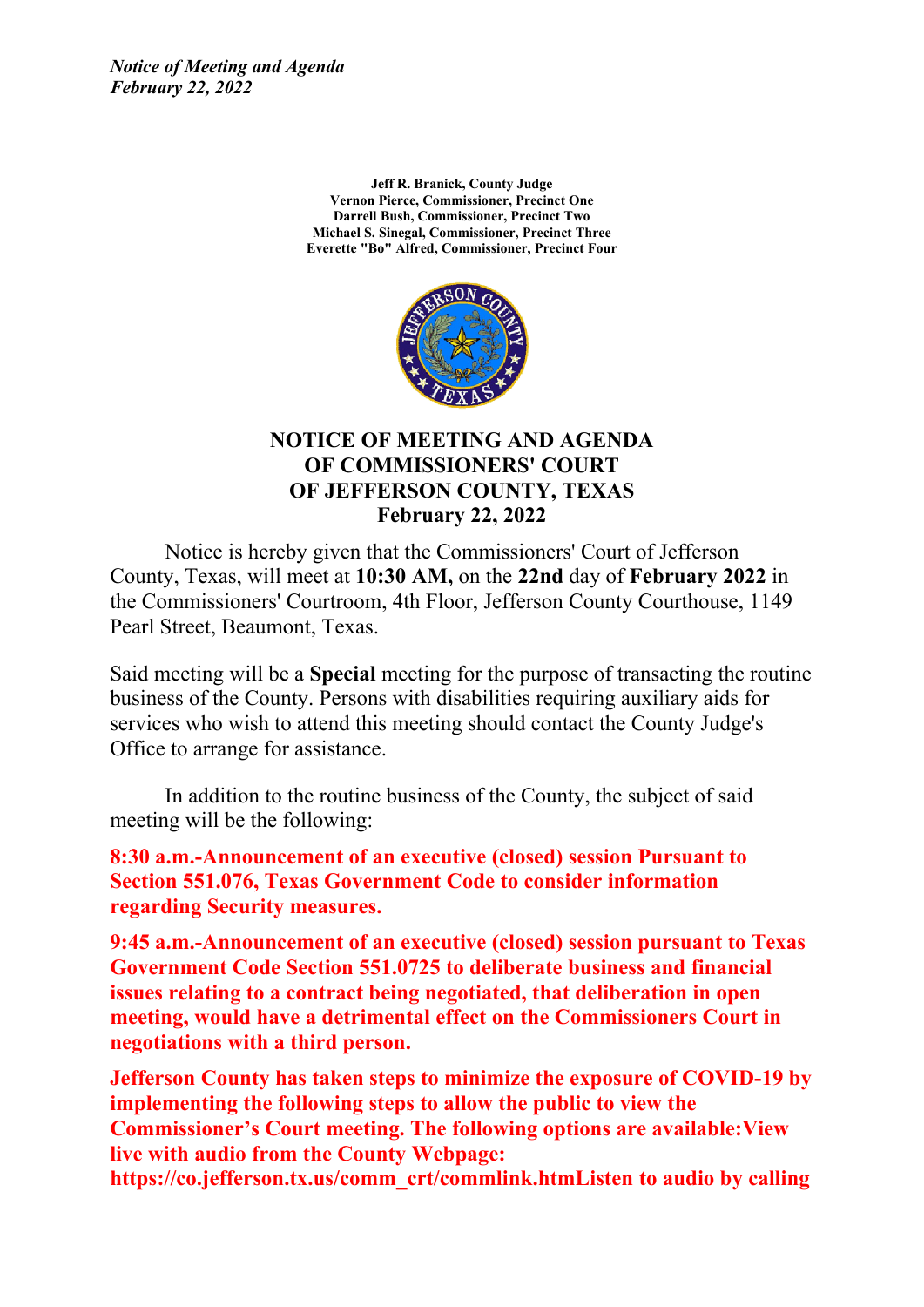*Notice of Meeting and Agenda February 22, 2022*

**346-248-7799 Meeting ID: 917 160 6532# Participant ID: # The court will also have <sup>a</sup> question and answer session at the end of the meeting. If you would like to ask any questions of the Court, please be on the phone call. The Court will give <sup>a</sup> question and answer session at the end of the meeting as time allows. You will be called upon by your last 4 digits of your phone number. If you do not have any questions, you can pass. Please be mindful that the audio portion of this meeting will be of better quality from the website.**

**INVOCATION: Everette "Bo" Alfred, Commissioner, Precinct Four**

**PLEDGE OF ALLEGIANCE: Vernon Pierce, Commissioner, Precinct One**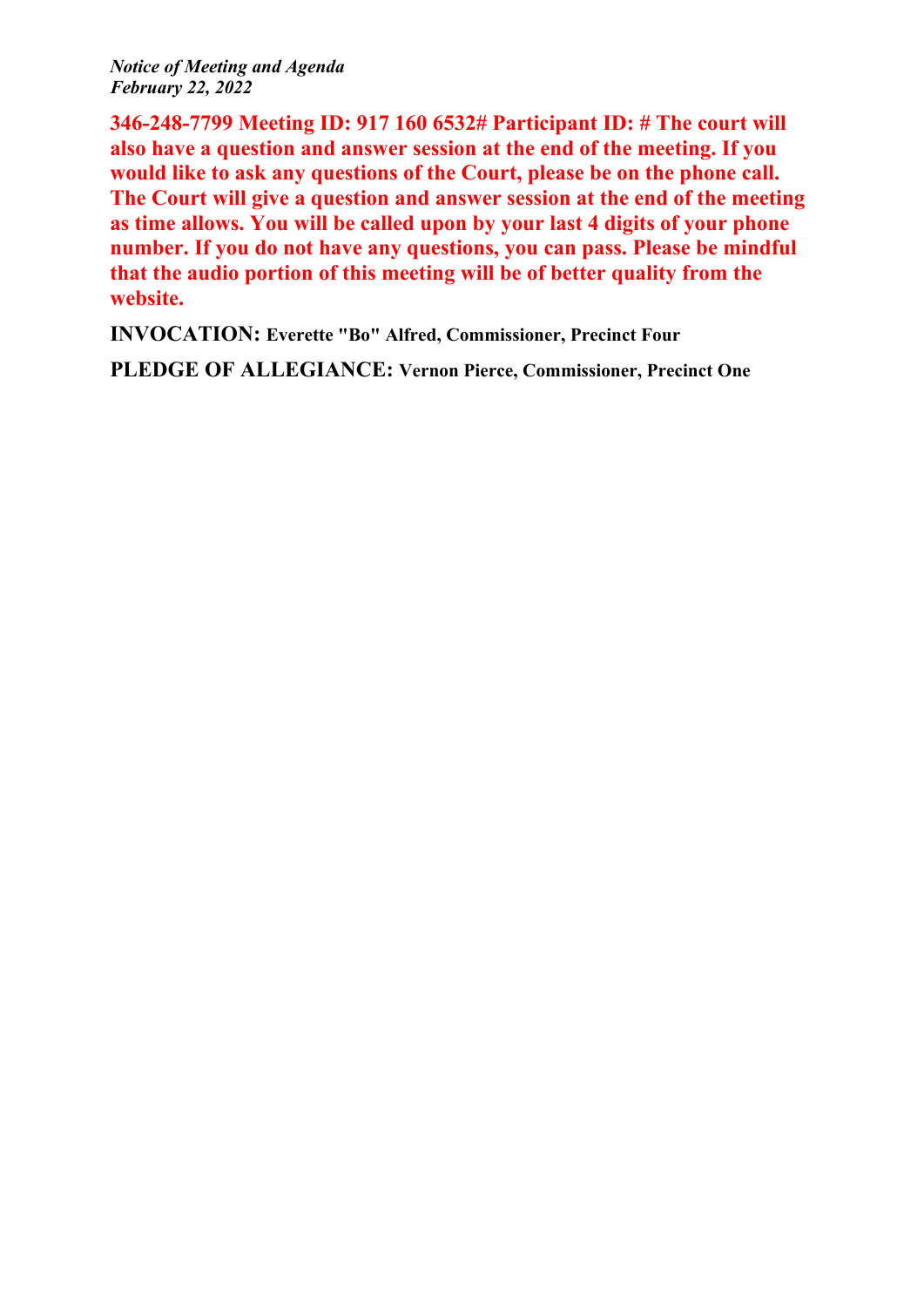# **PURCHASING:**

(a) Consider, approve and execute, Interlocal Agreement authorized under Texas Government Code § 791 st seq as amended between The Interlocal Purchasing System (TIPS) Program and Jefferson County. Cooperative Purchasing Services under this agreemen<sup>t</sup> are extended to all Texas State, City or County Government Agencies, or any other eligible Local Government Entity as defined in the Texas Government Code § 791.003.

TIPS Interlocal [Agreement.pdf](http://co.jefferson.tx.us/agenda/agendas_pl/20220222_679/Attachments/TIPS Interlocal Agreement.pdf)

- (b) Consider and approve CS1000 Phone System Upgrade to Enterprise Systems Corporation in the amount of \$ 518,024.19. This is in accordance with TIPS Interlocal Purchasing System Networking Equipment, Software, and Services Contract 21050301.
- (c) Consider and approve, execute, receive and file <sup>a</sup> contract for Courthouse Cabling project with Maverick Communications in the amount of \$ 218,653.71. This in accordance with Region V Telecommunications Equipment, Supplies and/or Services Contract 20210204.

Maverick [Communications](http://co.jefferson.tx.us/agenda/agendas_pl/20220222_679/Attachments/Maverick Communications Jefferson County Courthouse Cabling Upgrade Contract.pdf) Jefferson County Courthouse Cabling Upgrade Contract.pdf

(d) Consider and approve, execute, receive and file <sup>a</sup> Tyler Technologies Odyssey Order Form to include transaction fees for access to the Defendant Access Application. The convenience fee is 2.95% per transaction charged to the customer. Original SaaS Fee Software Agreement approved on October 5, 2021. This is in accordance with the Sourcewell Contract ID#110515-TTI.

Tyler [Technologies](http://co.jefferson.tx.us/agenda/agendas_pl/20220222_679/Attachments/Tyler Technologies Software Update.pdf) Software Update.pdf

(e) Consider and approve, execute, receive and file <sup>a</sup> professional services agreemen<sup>t</sup> (PROF 22-012/DC) with Collins Engineers Inc for Engineering Services for Emergency Repairs to the Bulkhead at Umphrey Park, Port Arthur, Texas for <sup>a</sup> lump sum of \$4,450.00. Funding available through budgeted Capital Project Cap177.

(PROF [22-012DC\)](http://co.jefferson.tx.us/agenda/agendas_pl/20220222_679/Attachments/(PROF 22-012DC) Umphrey Park Emergency  Bulkhead Repair.pdf) Umphrey Park Emergency Bulkhead Repair.pdf

# **COUNTY AUDITOR:**

(a) Consider and approve budget transfer – GIS – purchase of conference room chairs.

| 115-0515-431-3084 | <b>MINOR EQUIPMENT</b> | \$1,000.00 |  |
|-------------------|------------------------|------------|--|
|-------------------|------------------------|------------|--|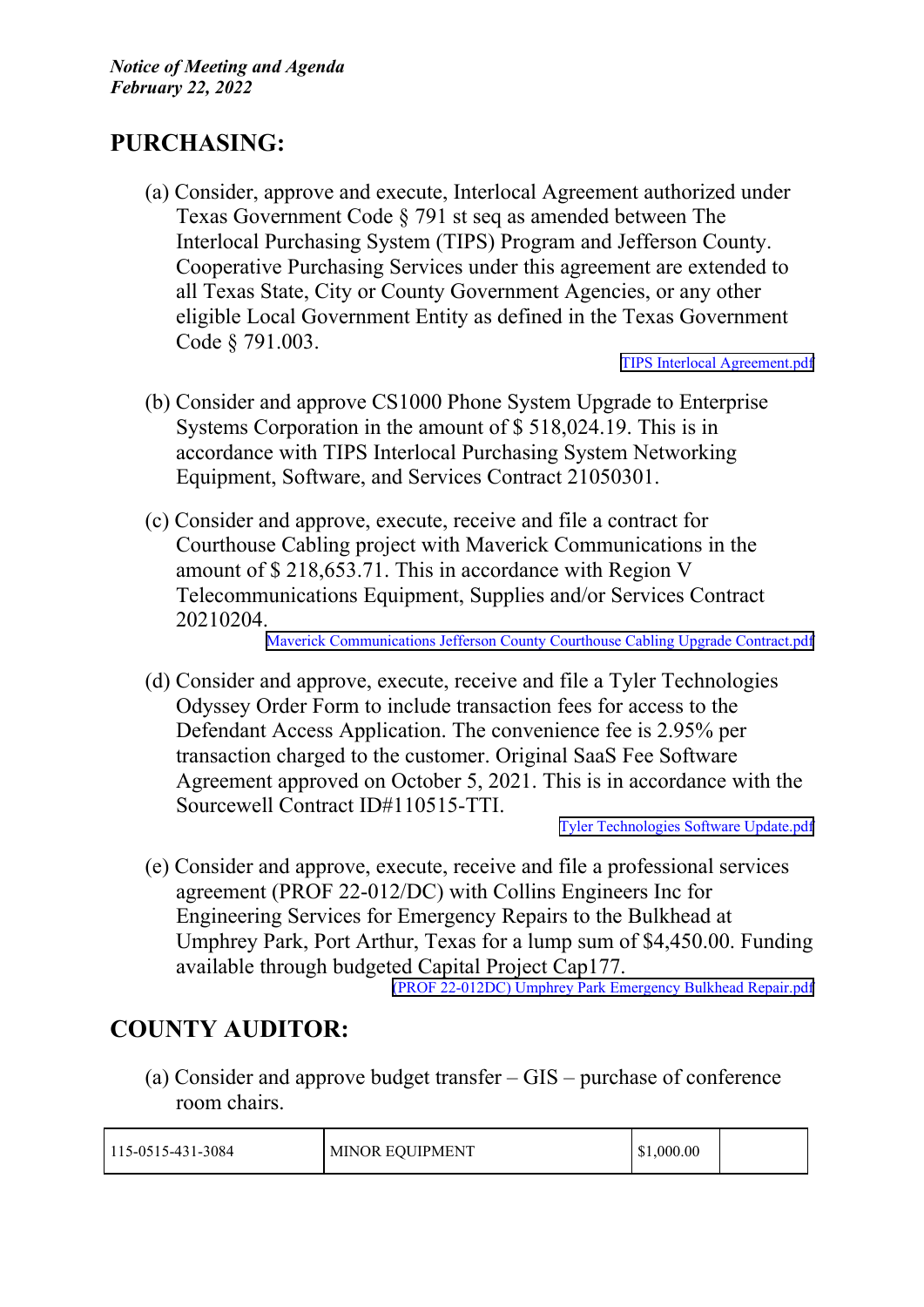| 115-0515-431-5062 | <b>TRAVEL EXPENSE</b> | \$1,000.00 |  |
|-------------------|-----------------------|------------|--|
|                   |                       |            |  |

(b) Consider, possibly approve, authorize the County Auditor to execute, receive and file the Non-Federal Sponsor's Self-Certification of Financial Capability for Agreements between Jefferson County and the Department of the Army for the Jefferson County Ecosystem Restoration Project. (This is to replace the previously executed certificate as required by Department of the Army.) NON FEDERAL SPONSORS SELF [CERTIFICATION](http://co.jefferson.tx.us/agenda/agendas_pl/20220222_679/Attachments/NON FEDERAL SPONSORS SELF CERTIFICATION OF FINANCIAL CAPABILITY FOR AGREEMENTS.pdf) OF FINANCIAL CAPABILITY FOR

[AGREEMENTS.pdf](http://co.jefferson.tx.us/agenda/agendas_pl/20220222_679/Attachments/NON FEDERAL SPONSORS SELF CERTIFICATION OF FINANCIAL CAPABILITY FOR AGREEMENTS.pdf)

(c) Consider and approve budget amendment – Nurse Practitioner – provide <sup>a</sup> supplemental pay of \$500 <sup>a</sup> month for COVID testing oversite and other health matters to the Nurse Practitioner position.

| 120-5076-441-1089 | <b>HEALTH SUPPLEMENT</b>       | \$3,750.00 |            |
|-------------------|--------------------------------|------------|------------|
| 120-5076-441-2001 | <b>F.I.C.A. EXPENSE</b>        | \$287.00   |            |
| 120-5076-441-2002 | <b>EMPLOYEES' RETIREMENT</b>   | \$760.00   |            |
| 120-1016-415-1002 | <b>ASSISTANTS &amp; CLERKS</b> |            | \$4,797.00 |

(d) Consider and approve budget amendment – MIS – additional cyber security measures.

| 120-1025-415-5077 | CONTRACTUAL SERVICE       | $\frac{$12,835.00}{ }$ |             |
|-------------------|---------------------------|------------------------|-------------|
| 120-1025-415-6053 | <b>COMPUTER SOFTWARE</b>  | $\vert$ \$17,085.00    |             |
| 120-9999-415-9999 | CONTINGENCY APPROPRIATION |                        | \$29,920.00 |

- (e) Consider and approve using available capital funds (115-0515-431-6002) to purchase new laptop for GIS department in the amount of \$1,247. ccGIS [-022222.pdf](http://co.jefferson.tx.us/agenda/agendas_pl/20220222_679/Attachments/ccGIS -022222.pdf)
- (f) Consider and approve amending the budget for Fund 876 Sheriff Spindletop Grant to purchase 2 replacement vehicles. Revenue would increase by \$99,359 and capital line item (876-3045-421-6007) would increase \$99,359.

ccSheriff -Spindletop [Grant\(3045\)](http://co.jefferson.tx.us/agenda/agendas_pl/20220222_679/Attachments/ccSheriff -Spindletop Grant(3045) 2vehicles -022222.pdf) 2vehicles -022222.pdf

(g) Consider and approve amending the budget for Fund  $876 -$ Sheriff – Spindletop Grant to increase capital line item (876-3038-421-6007) by \$41,500 using available funds to replace wrecked vehicle.

ccSheriff -Spindletop Grant Wrecked [Vehicle\(3038\)](http://co.jefferson.tx.us/agenda/agendas_pl/20220222_679/Attachments/ccSheriff -Spindletop Grant Wrecked Vehicle(3038) -022222.pdf) -022222.pdf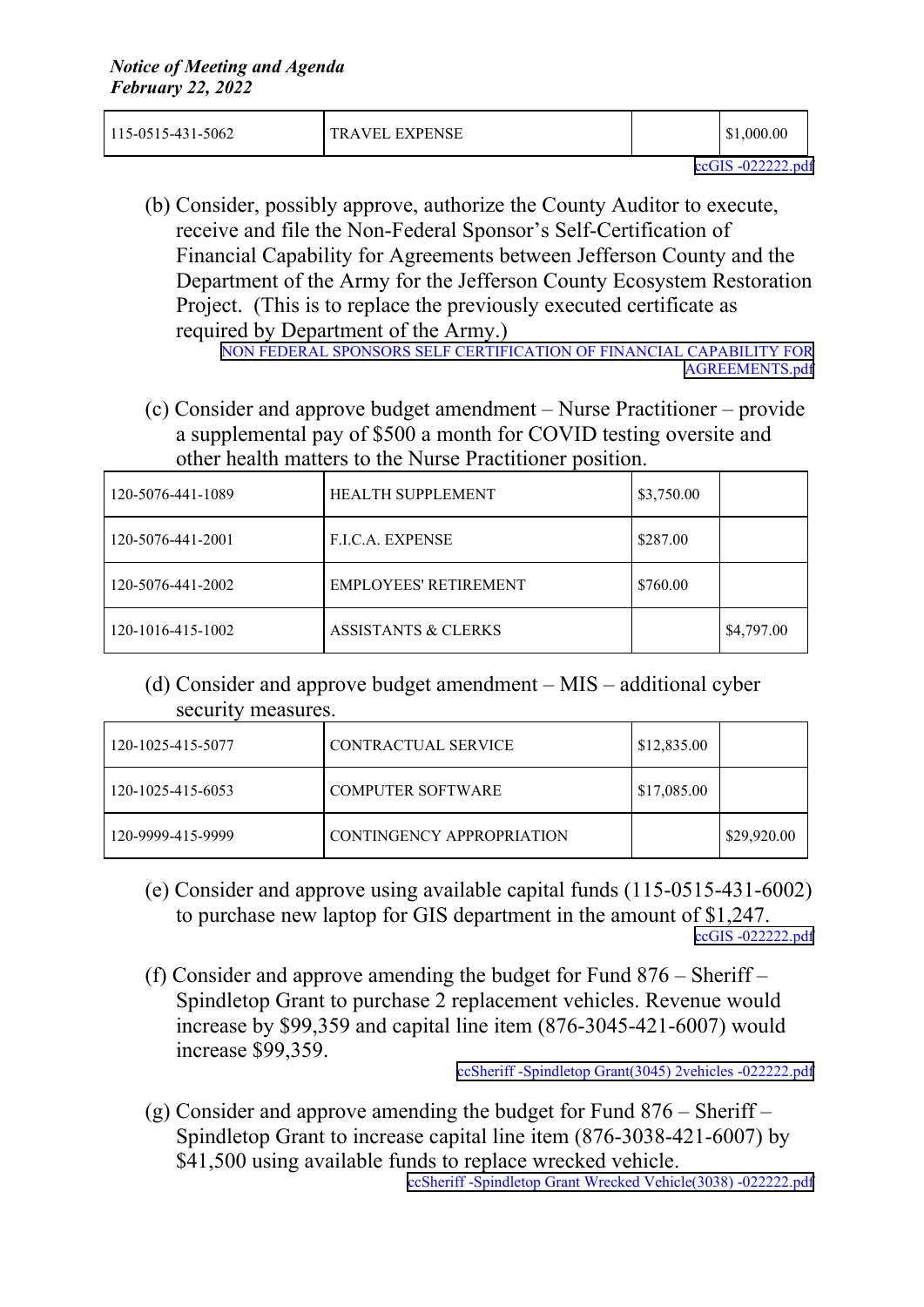(h) Regular County Bills – check #492339 through check #492595.

[0492339\\_0492595.pdf](http://co.jefferson.tx.us/agenda/agendas_pl/20220222_679/Attachments/0492339_0492595.pdf)

# **COUNTY COMMISSIONERS:**

(a) Consider, possibly approve, authorize the County Judge to execute, receive and file Certificate of Authority between Jefferson County and the Department of the Army for the Jefferson County Ecosystem Restoration Project. (This is to replace the previously executed certificate as required by Department of the Army.) CERTIFICATE OF AUTHORITY BETWEEN JEFFERSON COUNTY AND THE [DEPARTMENT](http://co.jefferson.tx.us/agenda/agendas_pl/20220222_679/Attachments/CERTIFICATE OF AUTHORITY BETWEEN JEFFERSON COUNTY AND THE DEPARTMENT OF THE ARMY.pdf) OF THE

[ARMY.pdf](http://co.jefferson.tx.us/agenda/agendas_pl/20220222_679/Attachments/CERTIFICATE OF AUTHORITY BETWEEN JEFFERSON COUNTY AND THE DEPARTMENT OF THE ARMY.pdf)

- (b) Consider and possibly approve and receive <sup>a</sup> donation of culvert valued at \$10,334.35 from Diamond D for use to alleviate flooding issues on the main boulevard of Diamond D Estates Pursuant to Section 81.032 of the Texas Local Government Code.
- (c) Consider and possible approve, execute, receive and file the appointment of Davilyn Walston to fulfill the unexpired term of Randy Walston on the Board of Jefferson County Emergency Services District # 4 (J.C.E.S.D. # 4). Appointment by Commissioner Vernon Pierce.
- (d) Consider and possibly approve action regarding the contract for sale of Ford Park.

# **CRIME LAB:**

(a) Consider and approve amended location for out of state travel previously approved in budget. New location is Atlanta, GA instead of Miami, FL. The Association of Firearm and Tool Mark Examiners (AFTE) annual training seminar; May 28th – June 3rd.

CRIME LAB OUT OF STATE TRAVEL [POLICY.pdf](http://co.jefferson.tx.us/agenda/agendas_pl/20220222_679/Attachments/CRIME LAB OUT OF STATE TRAVEL POLICY.pdf)

# **ENGINEERING:**

- (a) Consider and possibly approve <sup>a</sup> Plat of Thewman Acres,18.85 (called 18.848) acres of land, Part of the T.& N.O.R.R. Co. Survey Section No. 137, Abstract No. 332, Jefferson County. This plat is located off of Wise Road in Precinct #3, and is not within any ETJ (extra-territorial jurisdiction). Jefferson County platting requirements have been met. [February](http://co.jefferson.tx.us/agenda/agendas_pl/20220222_679/Attachments/February 22, 2022 Thewman Acres _Comm Ct.PDF) 22, 2022 Thewman Acres Comm Ct.PDF
- (b) Consider and possibly approve the Final Plat of Interstate 10 Industrial Park, out of and <sup>a</sup> par<sup>t</sup> of <sup>a</sup> portion of Lots 4 and 5 Industrial Sites –Section 1 of Industrial City –Beaumont, Texas Vol. 10, Pg. 118 Map